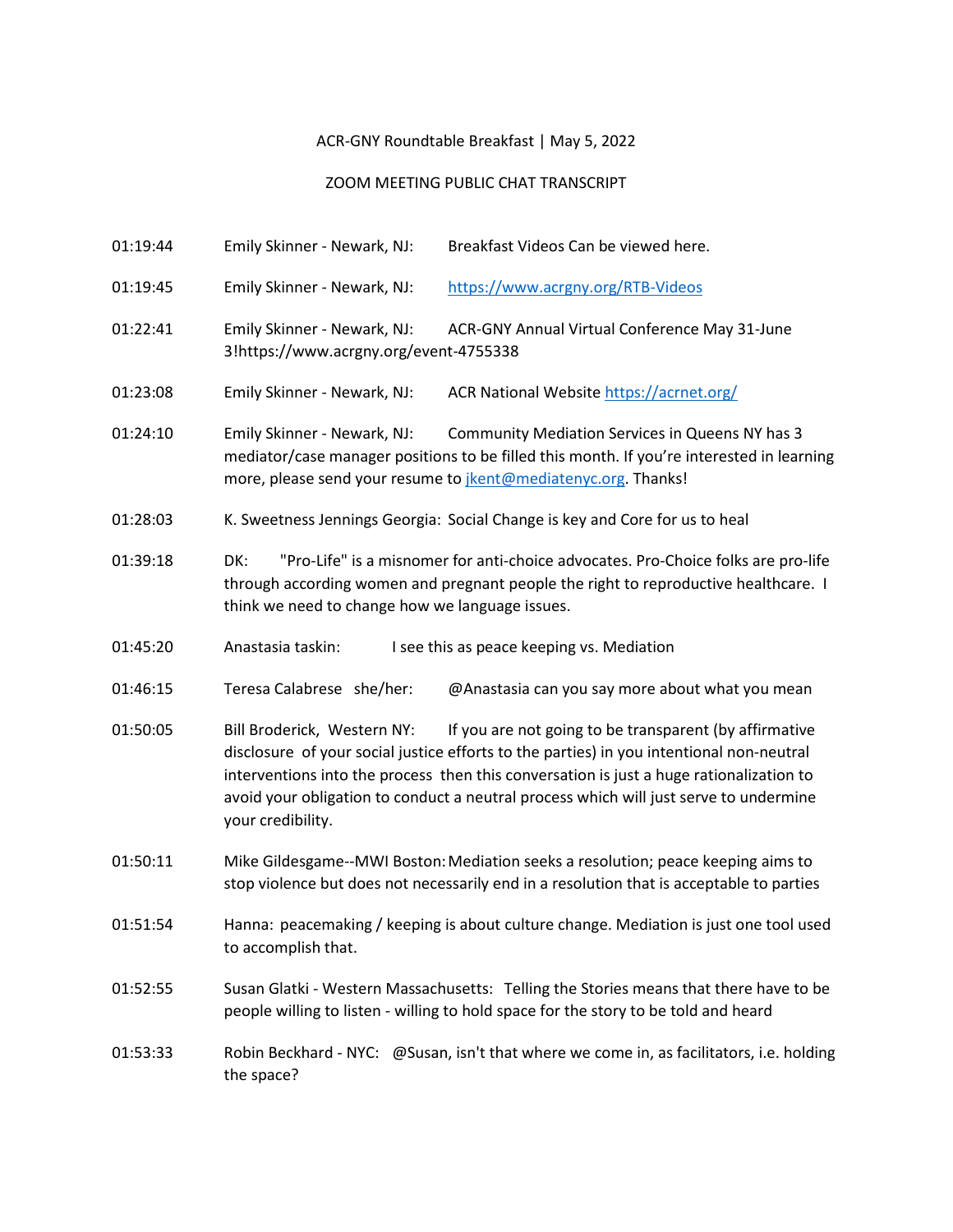- 02:00:32 Lizette Colón: I agree Susan .And as Jackie and Bernie are sharing with us, then we have to be wiling to go deeper to the root of problem, staying away from neutrality, with compassion and more vulnerability and authenticity. .
- 02:03:20 Susan Damplo, NYC: Allan appears to be referring to challenge of mediating where there are different interests
- 02:05:06 Doris Ling: Hi June! Nice seeing you!
- 02:06:05 Lizette Colón: Thank you so much for highlighting that point!
- 02:06:43 Lizette Colón: Allan, we see that everyday in CUNY: Preserving the power of the elite…
- 02:08:28 Lizette Colón: Even if on paper the leaders keep saying they are for justice and social change.
- 02:09:26 Lizette Colón: Thanks Shakira for that question!
- 02:11:04 Hannah Pilla: Those in power use binary structures to remove diversity and nuance from issues. When everything is boiled down to Conservative or Liberal, it washes away the complicated stories and beliefs that could serve to bring us closer together. Until people stop buying into this binary structure so much, I don't see how common ground can be found on these social issues that have become fully partisan.
- 02:15:28 Saadia Ahmad (she/her/hers): ^^true but this argument of nuance has also been used to justify purportedly right wing views that are fundamentally extreme and oppressive
- 02:16:21 Saadia Ahmad (she/her/hers): ie Ted Cruz saying why can't we just be united post insurrection was used to dodge accountability in my view
- 02:16:48 Shakira Abdul-Ali: Thank you!
- 02:18:52 allanmarks, NYC: Look at what is done versus what is being said works when you can see what is being hidden. Lies, like those told by now Supreme Court Judges and politicians, makes transparency a catch word and not a reality
- 02:19:22 Teresa Calabrese she/her: Yes- the marriage equality movement was very deliberately about telling stories and a very local approach to build the movement
- 02:19:51 allanmarks, NYC: The skills yes but do all people feel the responsibility to make change
- 02:21:17 Teresa Calabrese she/her: And then we have all the backlash-ie, attacks on voting rights, attacks on transgender children etc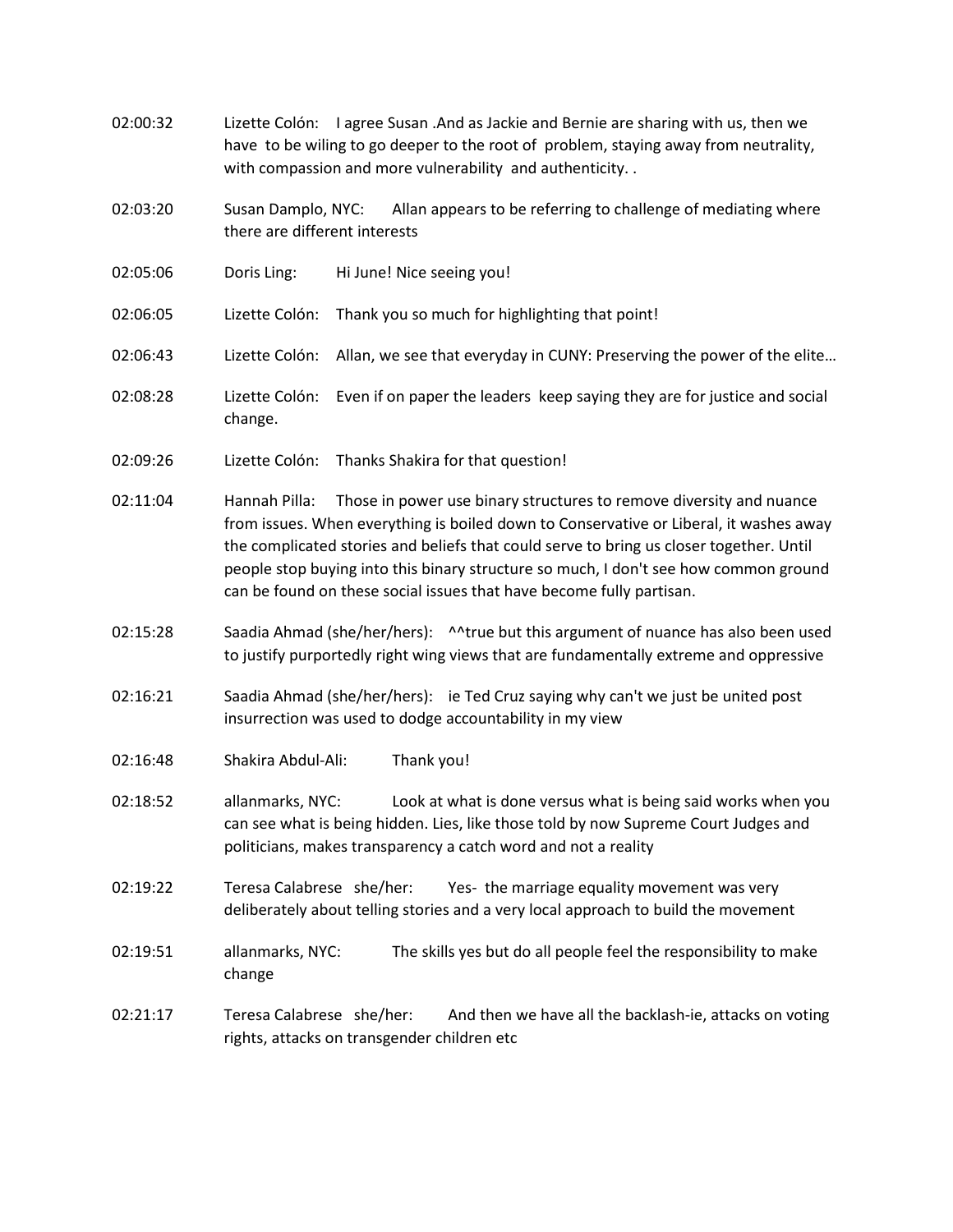- 02:24:03 allanmarks, NYC: If we see what solidarity around the world is being shown for political and social change, there is movement . The status quo will go to the grave fighting to hold onto power at any cost.
- 02:24:39 Lizette Colón: ^^^
- 02:24:44 victoria: Bernie and Jackie and the GYN Roundtable Committee for an awesome presentation. I am going to have to leave, but thank you so much!
- 02:25:06 Robin Beckhard NYC: I really appreciate this view of the depth/level of relationship -it can start very small, and build.
- 02:27:05 Judit Revesz: Thank you!
- 02:27:23 allanmarks, NYC: So patience is a necessary component to getting the dial to move
- 02:27:45 Lizette Colón: Wow Jackie! That is a wonderful and brave approach to make real connections.
- 02:28:20 Teresa Calabrese she/her: Love that!
- 02:28:24 Karen Carroll: So helpful
- 02:28:34 Tom Valenti Chicago: like 3 cups of tea
- 02:28:46 Nan Sparrow: Thank you for this practical, compassionate example. Compassionately strategic
- 02:28:49 Martha Russo: That was a great example!
- 02:29:06 Anne Litwin (she, her): Very helpful!
- 02:29:39 allanmarks, NYC: Authenticity requires a level of honesty with not just others but also with myself. My passion makes my ability to put aside my agenda, which I might be hiding from myself. Understanding is key
- 02:30:16 Doris Ling: words matter- anti-coi
- 02:30:18 Doris Ling: .
- 02:30:48 Doris Ling: anti-choice IS NOT pro-life
- 02:31:39 Doris Ling: pro-choice people consider themselves pro-life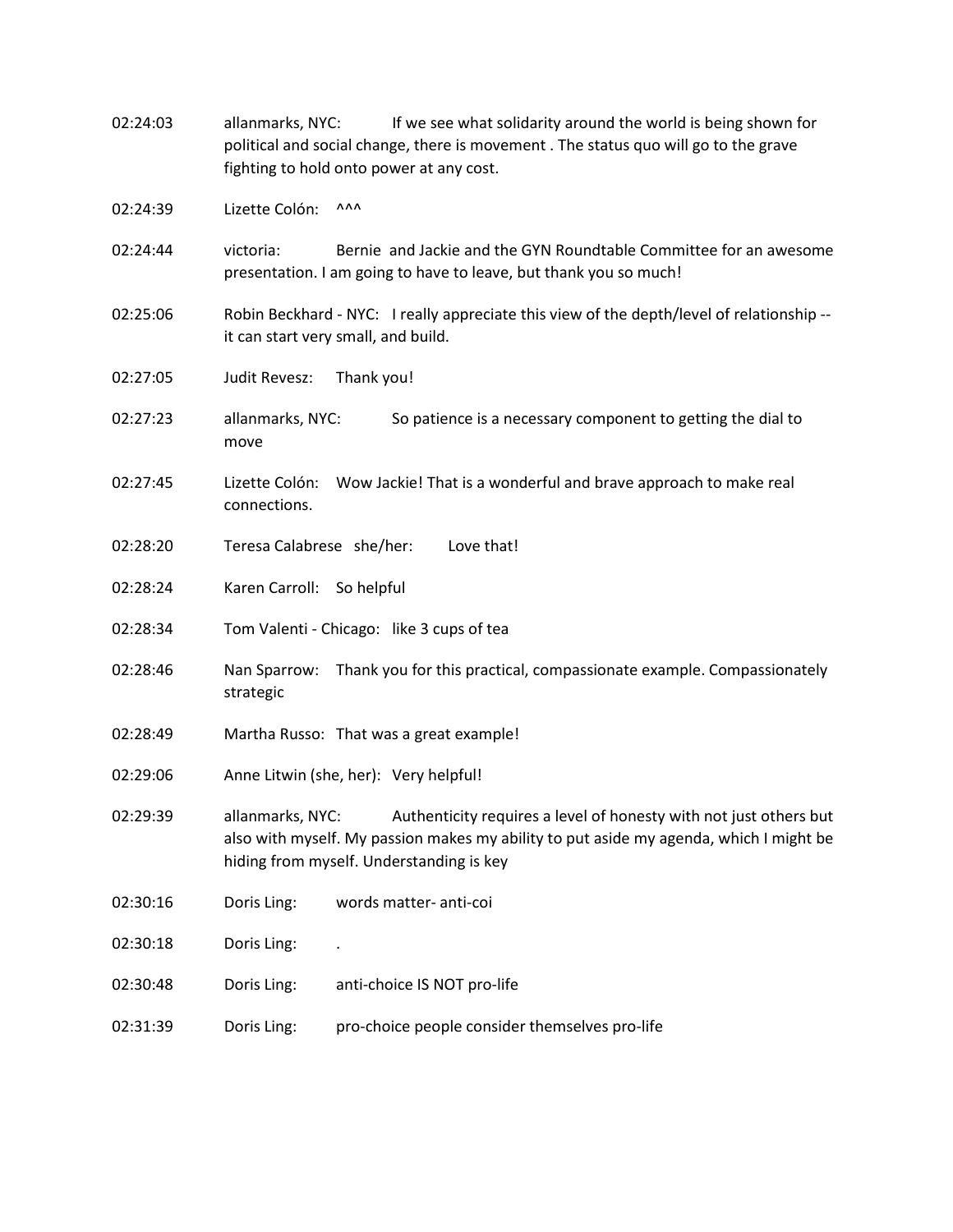| 02:33:47 | Robin Beckhard - NYC: @Bernie, it seems you're talking about interests vs. positions, in<br>terms of naming (and first identifying) the elephant in the room, or even just the<br>issue(s).                                                                                                                            |
|----------|------------------------------------------------------------------------------------------------------------------------------------------------------------------------------------------------------------------------------------------------------------------------------------------------------------------------|
| 02:36:09 | I believe the elephant in the room is going to be<br>Lee Robbins, Savannah, Georgia:<br>the overall needs/shared values of those participating in the listening session/mediation                                                                                                                                      |
| 02:36:29 | Good point, Lee! This has been a fascinating discussion to observe and<br>Jess Kent:<br>learn from - thank you for providing this topic, Bernie and Jackie, and space, Maria!<br>Eager to see this group next time, but I have to leave now.                                                                           |
| 02:39:03 | I agree, that optimism, to keep our optimism is really wor<br>Nan Sparrow:                                                                                                                                                                                                                                             |
| 02:39:10 | Nan Sparrow:<br>work                                                                                                                                                                                                                                                                                                   |
| 02:39:46 | Apologies, I came in very late. Where will we find the recorded video<br>PPARKHU:<br>when this is over?                                                                                                                                                                                                                |
| 02:39:50 | Richard Sussman:<br>Here's the gist:                                                                                                                                                                                                                                                                                   |
| 02:40:15 | Robin Beckhard - NYC: I've noticed that Bernie refers to us as third parties, not as<br>neutrals.                                                                                                                                                                                                                      |
| 02:40:23 | Recordings of the Breakfast can be founds here<br>Emily Skinner - Newark, NJ:<br>https://www.acrgny.org/RTB-Videos                                                                                                                                                                                                     |
| 02:41:06 | Thank you so much for the link to view the recording, much<br>PPARKHU:<br>appreciated.                                                                                                                                                                                                                                 |
| 02:41:17 | Lee Robbins, Savannah, Georgia:<br>The way we train mediators now is connected<br>to court related disputes. I believe we should be learning more about a mediator's role<br>as defined by the civil rights act                                                                                                        |
| 02:42:45 | <b>Sharon Press:</b><br>@ Lee - I completely agree!                                                                                                                                                                                                                                                                    |
| 02:43:24 | I love that suggestion Bernie and Jackie: building into mediation the<br>Lizette Colón:<br>dealing with issues of power and diversity and understanding dynamics while offering<br>less neutrality and more aim to the systemic change. As a woman of color, I really<br>appreciate those proposed and needed changes! |
| 02:45:34 | Shakira Abdul-Ali:<br>As an organization development professional I see my role as an<br>advocate for the organization itself - supporting its highest best purpose and<br>mission/vision.                                                                                                                             |
| 02:45:49 | Lee Robbins, Savannah, Georgia:<br>Here is a list of community mediation trainings<br>across the country:                                                                                                                                                                                                              |